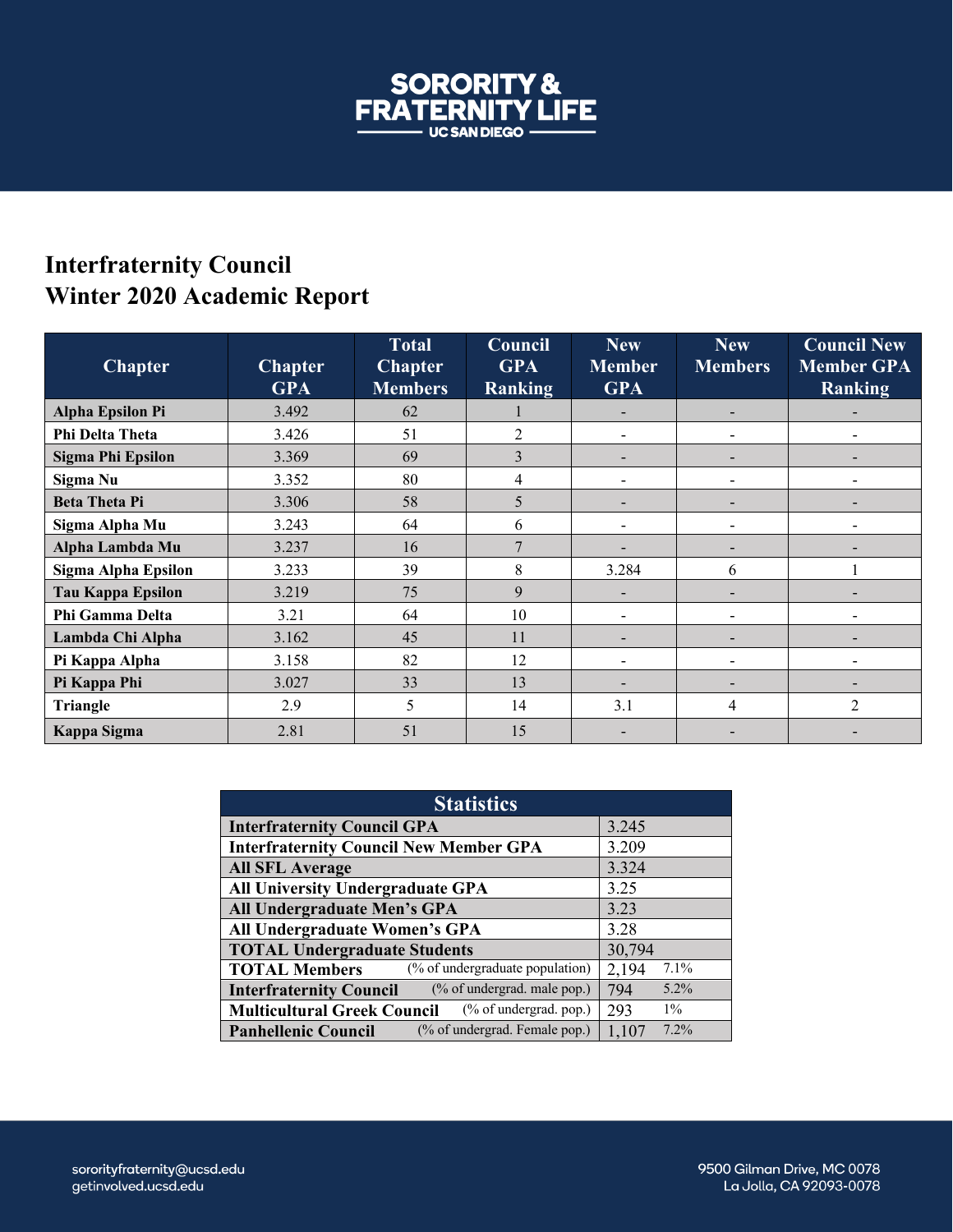

## **Multicultural Greek Council Winter 2020 Academic Report**

| <b>Chapter</b>             | <b>Chapter</b><br><b>GPA</b> | Total<br><b>Chapter</b><br><b>Members</b> | Council<br><b>GPA</b><br><b>Ranking</b> | <b>New</b><br><b>Member</b><br><b>GPA</b> | <b>Council New</b><br><b>Member GPA</b><br><b>Ranking</b> |
|----------------------------|------------------------------|-------------------------------------------|-----------------------------------------|-------------------------------------------|-----------------------------------------------------------|
| Lambda Theta Nu            | 3.545                        | 3                                         |                                         |                                           |                                                           |
| Psi Chi Omega              | 3.4                          | 20                                        | $\overline{c}$                          |                                           |                                                           |
| Lambda Theta Phi           | 3.398                        | $7\phantom{.0}$                           | 3                                       | 3.266                                     |                                                           |
| Alpha Gamma Alpha          | 3.393                        | 10                                        | 4                                       |                                           |                                                           |
| <b>Alpha Epsilon Omega</b> | 3.293                        | 13                                        | 5                                       | $\overline{\phantom{0}}$                  |                                                           |
| Delta Lambda Phi           | 3.281                        | 15                                        | 6                                       | -                                         |                                                           |
| Phi Lambda Rho             | 3.267                        | 30                                        | $\overline{7}$                          | 2.953                                     | 3                                                         |
| Lambda Theta Alpha         | 3.257                        | 21                                        | 8                                       | 2.897                                     | 4                                                         |
| Phi Iota Alpha             | 3.201                        | 6                                         | 9                                       |                                           |                                                           |
| <b>Sigma Omicron Pi</b>    | 3.187                        | 22                                        | 10                                      | $\overline{\phantom{0}}$                  |                                                           |
| Sigma Pi Alpha             | 3.171                        | 37                                        | 11                                      | -                                         |                                                           |
| Kappa Zeta Phi             | 3.072                        | 24                                        | 12                                      |                                           |                                                           |
| Sigma Alpha Zeta           | 2.934                        | 17                                        | 13                                      | 3.037                                     | $\overline{2}$                                            |
| Lambda Phi Epsilon         | 2.914                        | 11                                        | 14                                      | -                                         | $\overline{\phantom{0}}$                                  |
| Pi Alpha Phi               | 2.855                        | 27                                        | 15                                      | 2.73                                      | 6                                                         |
| Gamma Zeta Alpha           | 2.83                         | 14                                        | 16                                      | 2.752                                     | 5                                                         |
| Nu Alpha Kappa             | 2.814                        | 16                                        | 17                                      | -                                         |                                                           |

| <b>Statistics</b>                                               |                  |  |  |  |
|-----------------------------------------------------------------|------------------|--|--|--|
| <b>Multicultural Greek Council GPA</b>                          | 3.134            |  |  |  |
| <b>Multicultural Greek Council New Member GPA</b>               | 2.959            |  |  |  |
| <b>All SFL Average</b>                                          | 3.324            |  |  |  |
| <b>All University Undergraduate GPA</b>                         | 3.25             |  |  |  |
| All Undergraduate Men's GPA                                     | 3.23             |  |  |  |
| All Undergraduate Women's GPA                                   | 3.28             |  |  |  |
| <b>TOTAL Undergraduate Students</b>                             | 30,794           |  |  |  |
| (% of undergraduate population)<br><b>TOTAL Members</b>         | $7.1\%$<br>2,194 |  |  |  |
| (% of undergrad. male pop.)<br><b>Interfraternity Council</b>   | $5.2\%$<br>794   |  |  |  |
| $(\%$ of undergrad. pop.)<br><b>Multicultural Greek Council</b> | $1\%$<br>293     |  |  |  |
| (% of undergrad. Female pop.)<br><b>Panhellenic Council</b>     | 7.2%<br>1,107    |  |  |  |

9500 Gilman Drive, MC 0078 La Jolla, CA 92093-0078